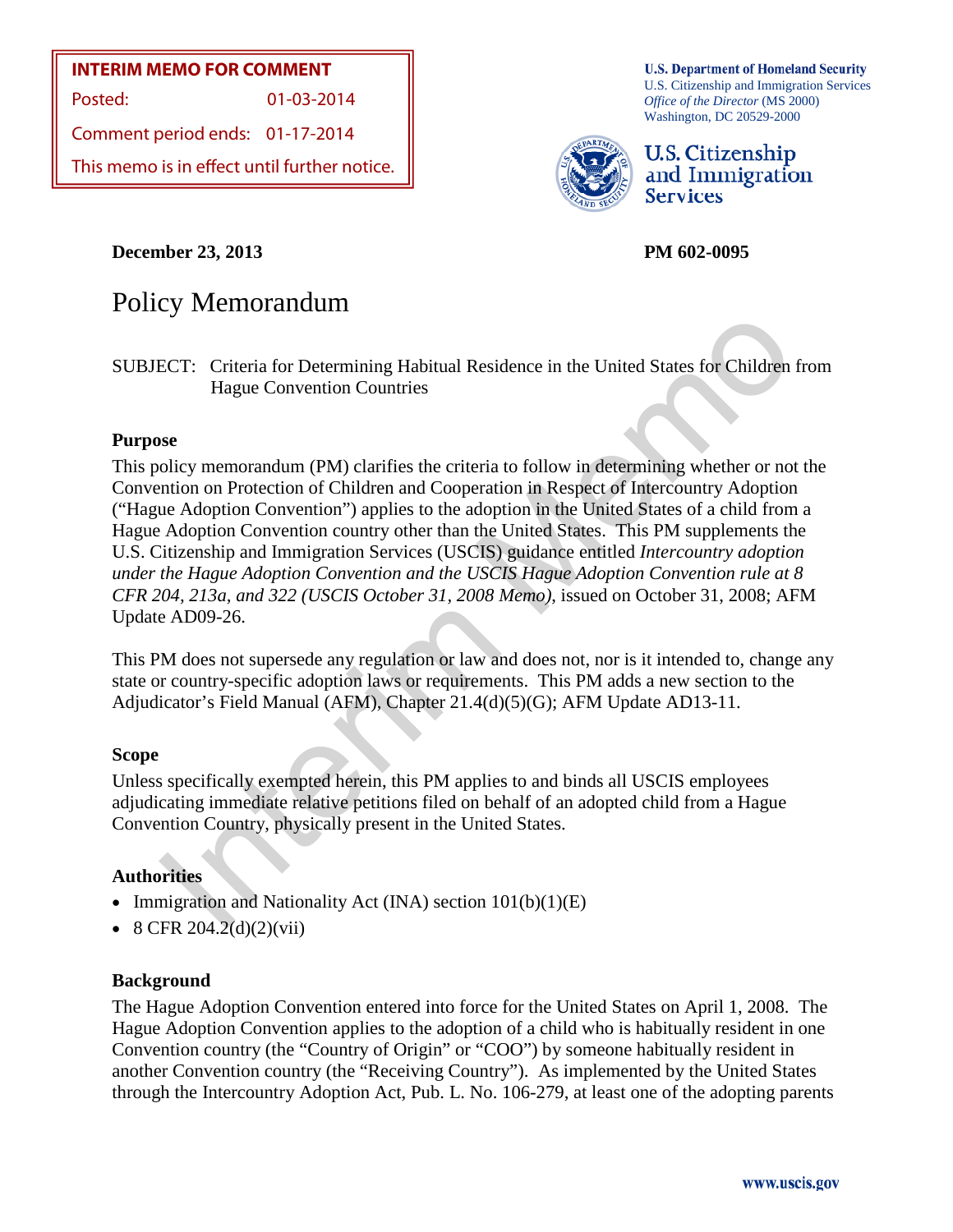must be a citizen of the United States, habitually resident in the United States, for the Hague Adoption Convention to apply.

Cually resident on the Cualcy conduction and the control of the Cual and Cual Slates, who is present in the United Slates based on an adoption, should generally be do be habitually resident in the United Slates based on a The Hague Adoption Convention applies if the child "has been, is being or is to be moved" from the COO to the Receiving Country on the basis of the adoption. Hague Adoption Convention, Article 2(1). To guard against circumvention of the Hague Adoption Convention protections, Department of Homeland Security regulations, 8 CFR 204.2(d)(2)(vii)(F) and 204.303(b) provide that a child who is a citizen of a Hague Adoption Convention country, other than the United States, who is present in the United States based on an adoption, should generally be deemed to be habitually resident in the child's country of citizenship, even if the child is already in the United States. Thus, petitioners generally must adopt the child by following the Hague Adoption Convention process in order for the child to acquire lawful permanent residence on the basis of the adoption.<sup>1</sup> However, under 8 CFR 204.303, a child living outside the country of the child's citizenship may be deemed habitually resident in the child's country of actual residence based on a determination by the Central Authority or another competent authority of the country in which the child has his or her actual residence.

Accordingly, the USCIS October 31, 2008 Memo noted if "there is a sufficient basis for saying that the Hague Adoption Convention and the implementing regulations no longer apply to a child who came to the United States from another Hague Adoption Convention country, then USCIS can conclude that  $8$  CFR 204.2(d)(2)(vii)(F) does not preclude adjustment of status." Specifically, AFM 21.4(d)(5)(F) advised USCIS officers that 8 CFR 204.2(d)(2)(vii)(F) does not preclude approval of a Form I-130 if, prior to the adoption, the prospective adoptive parents (the petitioners in the Form I-130, Petition for Alien Relative, process) obtain a written statement from the Central Authority of the COO indicating that:

- a. It is aware of the child's presence in the United States;
- b. It is aware of the proposed adoption; and
- c. It has determined that the child is not habitually resident in the COO.

Under that guidance, the adoption order that is submitted with the Form I-130 must expressly state that such written statement from the Central Authority in the child's COO was filed with the court finalizing the adoption. Also, a copy of the written statement must be submitted with the Form I-130. In cases where the written statement from the Central Authority in the child's COO is not obtained until after the adoption was finalized, petitioners would have to submit an amended order that contains the required language, as well as the written statement.

The guidance did not completely resolve the problem it was intended to resolve. In some instances, the Central Authority in the COO either cannot or will not take a position concerning whether the child is still habitually resident in the COO. Thus, the adoptive parent(s) may be unable to establish either that the Hague Adoption Convention did not apply to the adoption, or

<span id="page-1-0"></span> $\overline{a}$ <sup>1</sup> 8 CFR 204.309(b)(4) specifically provides that a Form I-800A and Form I-800 can be filed, even if the child is in the United States, if the other Hague Adoption Convention country is willing to complete the Hague Adoption Convention process with respect to the child.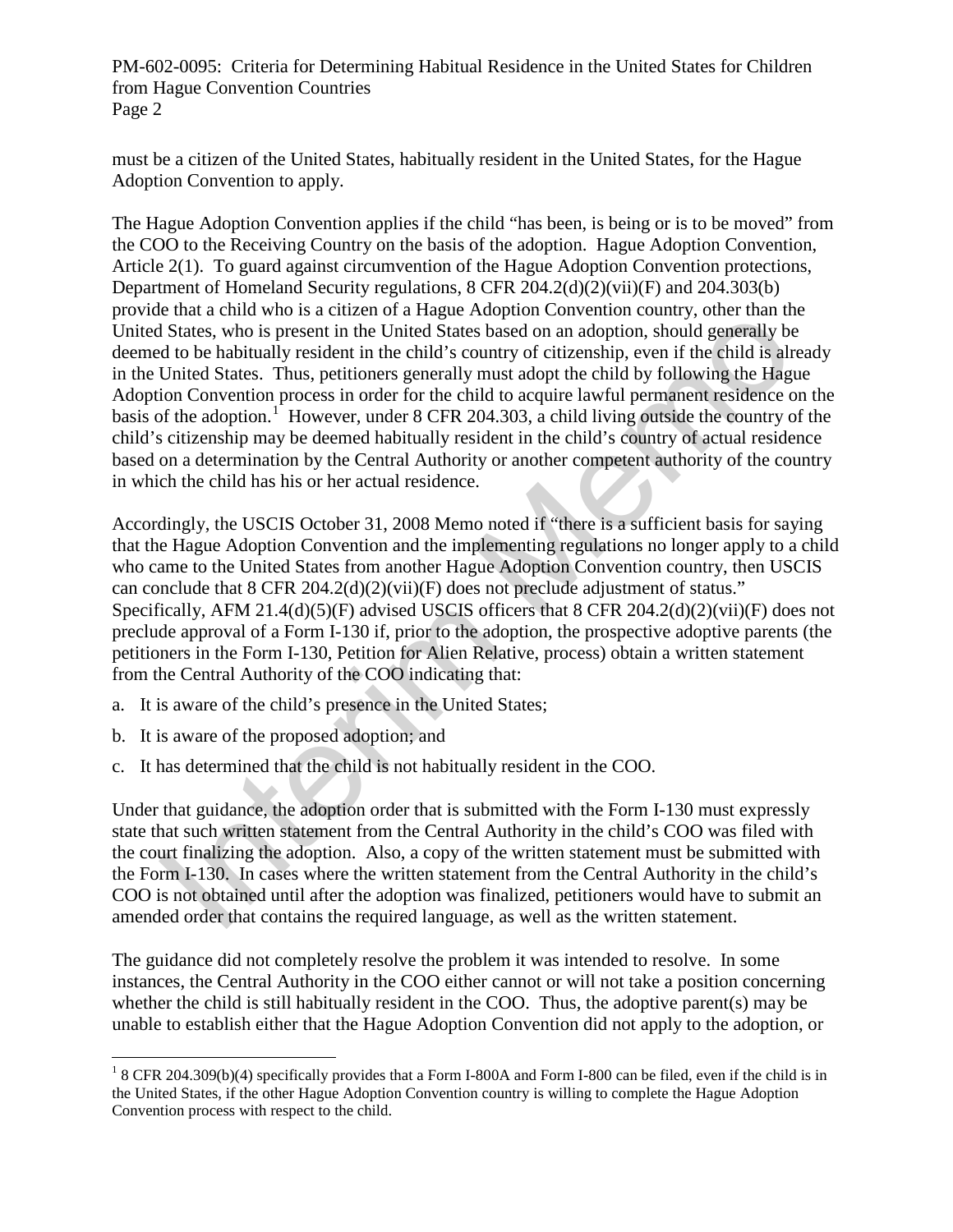that the adoption was completed in accordance with the Hague Adoption Convention process. In light of this development, this PM provides additional guidance to USCIS officers on when USCIS can find that the Hague Adoption Convention does not apply to the adoption in the United States of a child, who is a citizen of another Hague Adoption Convention country.

#### **Policy**

 $\overline{a}$ 

de approval of a Form I-130 if the adoption order (or amended order) expressly states<br>ntral Authority in the COO advised the adopting court that the Central Authority was<br>of the child's presence in the United States, and It remains USCIS policy that USCIS will determine that 8 CFR 204.2(d)(2)(vii)(F) does not preclude approval of a Form I-130 if the adoption order (or amended order) expressly states that the Central Authority in the COO advised the adopting court that the Central Authority was aware of the child's presence in the United States, and of the proposed adoption and did not consider the child habitually resident in the COO. The written statement from the Central Authority must accompany the Form I-130 and the adoption order (or amended order).

In cases where the COO has a policy of not issuing statements of habitual residence, or where the petitioners show that they have attempted to obtain the statement of habitual residence from the COO for at least 6 months with no response, and the child was not paroled into the United States, USCIS will determine that 8 CFR 204.2(d)(2)(vii)(F) does not preclude approval of a Form I-130 if:

- 1. At the time the child entered the United States, the purpose of the entry was for reasons other than adoption (*intent criteria*);
- 2. Prior to the U.S. domestic adoption, the child actually resided in the United States for a substantial period of time, establishing compelling ties in the United States, (*actual residence criteria*); and
- 3. Any adoption decree issued after February 3, 2014, confirms that the COO Central Authority was notified of the adoption proceeding in a manner satisfactory to the court and that the COO did not object to the proceeding with the court within 120 days after receiving notice or within a longer period of time determined by the court (*notice criteria*).

Approval of a Form I-130 under this guidance will not always mean the child can acquire permanent residence through adjustment of status. Consistent with U.S. immigration law, a child who entered the United States without inspection or was admitted in certain visa categories may need to depart the United States to obtain an immigrant visa that would allow him or her to seek admission to the United States as a lawful permanent resident.<sup>2</sup>

<span id="page-2-0"></span> $<sup>2</sup>$  There are statutory limitations on an alien's ability to adjust to lawful permanent resident status. For example, INA</sup> section 245(d) limits the circumstances under which a conditional resident or an alien admitted in K status may adjust status.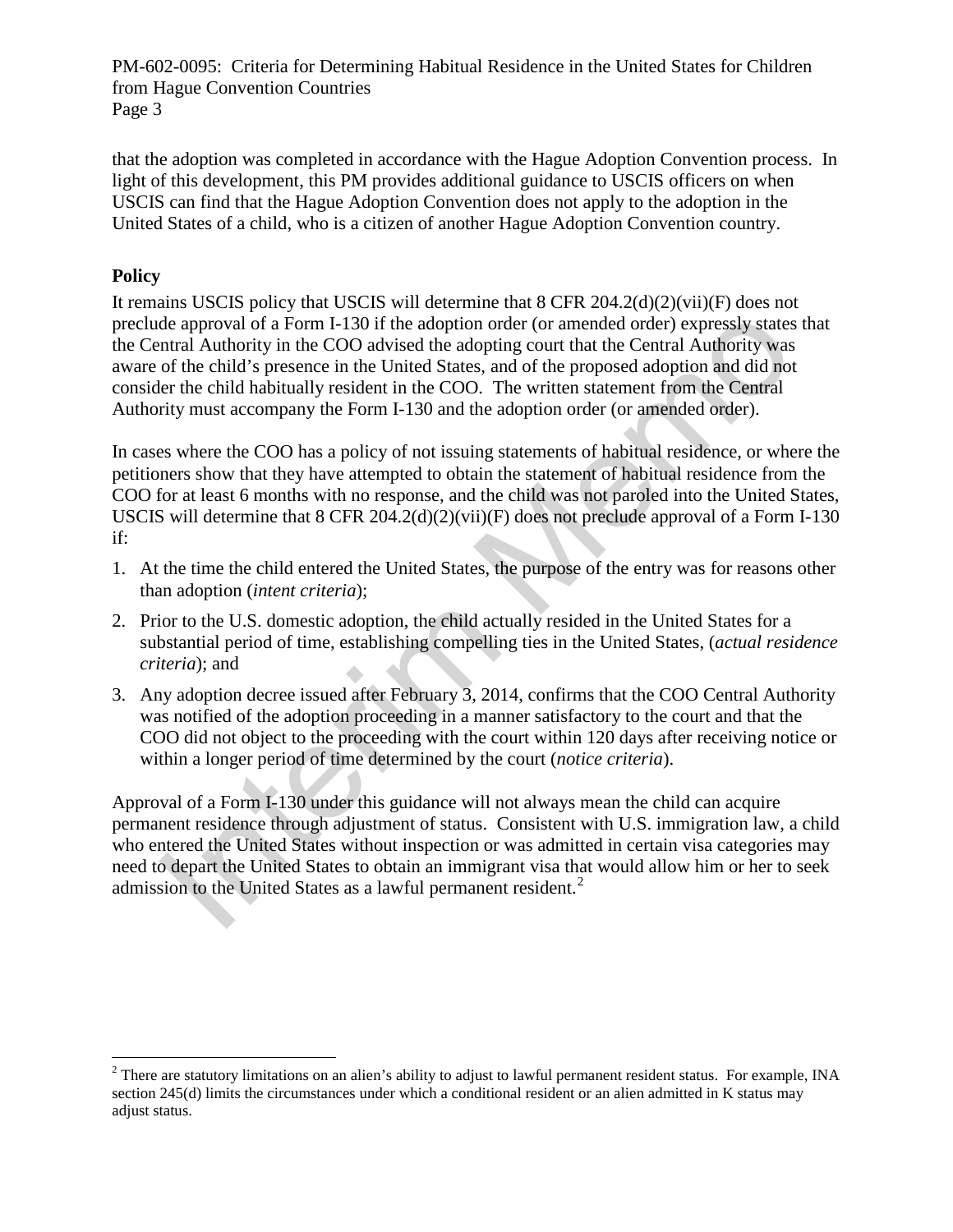#### **Process**

USCIS will consider the following criteria when adjudicating Form I-130 petitions relating to an adoption in the United States by U.S. citizen parent(s) of a child who is a citizen of another Hague Adoption Convention country where the petitioner is unable to obtain a statement of habitual residence from the prospective adoptive child's COO.

### 1. **Intent Criteria: entry for purposes other than adoption**

- Required Evidence
	- o Evidence establishing the timeline and course of events that led to the child's availability for adoption by the adoptive parents, which may include one or more of the following:
		- Court order;
		- Affidavit from the petitioning adoptive parent(s) ("AP(s)"); and/or
		- Any other evidence to support the statements made in the affidavit (i.e., informal consent documentation) or to document that the AP(s) did not intend to adopt the child when he or she entered the United States.
	- o Affidavit from the petitioning adoptive parent(s), which should include:
		- **Description of child's circumstances prior to child's entry to the United States** (i.e., Where did the child live and/or go to school? Who cared for the child? What events led to the child's travel to the United States? Reason for the child's travel to the United States?).
		- List of individuals who have cared for the child since his or her entry into the United States and the relationship to the child.
	- Required Evidence<br>
	Tevidence<br>
	Tevidence extabilishing the timeline and course of events that led to the child's<br>
	availability for adoption by the adoptive parents, which may include one or more<br>
	the following:<br>
	Court orde Description of any contact the adoptive parents had with the child, or any contact with the child's birth parents, or any adoption or child welfare agency or NGO (in the United States or abroad) related to the child that took place: (a) before the child came to the United States; or, (b) after the child's arrival but before a court placed the child with the AP(s).
		- Sworn statement from  $AP(s)$  stating under penalty of perjury that on the date of the child's entry into the United States the AP(s) did not intend to adopt the child nor intend to circumvent the Hague Adoption Convention procedures.
- Significant Other Factors for Consideration, if available
	- o Court order containing findings related to the child's purpose for entering the United States, including, if applicable, a court's finding that the child entered the United States for a purpose other than adoption.
	- o Results of U.S. Government system checks.
		- **Entry with non-immigrant visa (NIV) or through visa waiver program (VWP)** (i.e., not paroled into the U.S. or present without inspection (PWI)).
		- Visa records; stated purpose of travel to United States; no intent to immigrate.
	- o Evidence that the child was a ward of a U.S. State or State court prior to the adoption. In this case, the required evidence should establish that the child was in state care due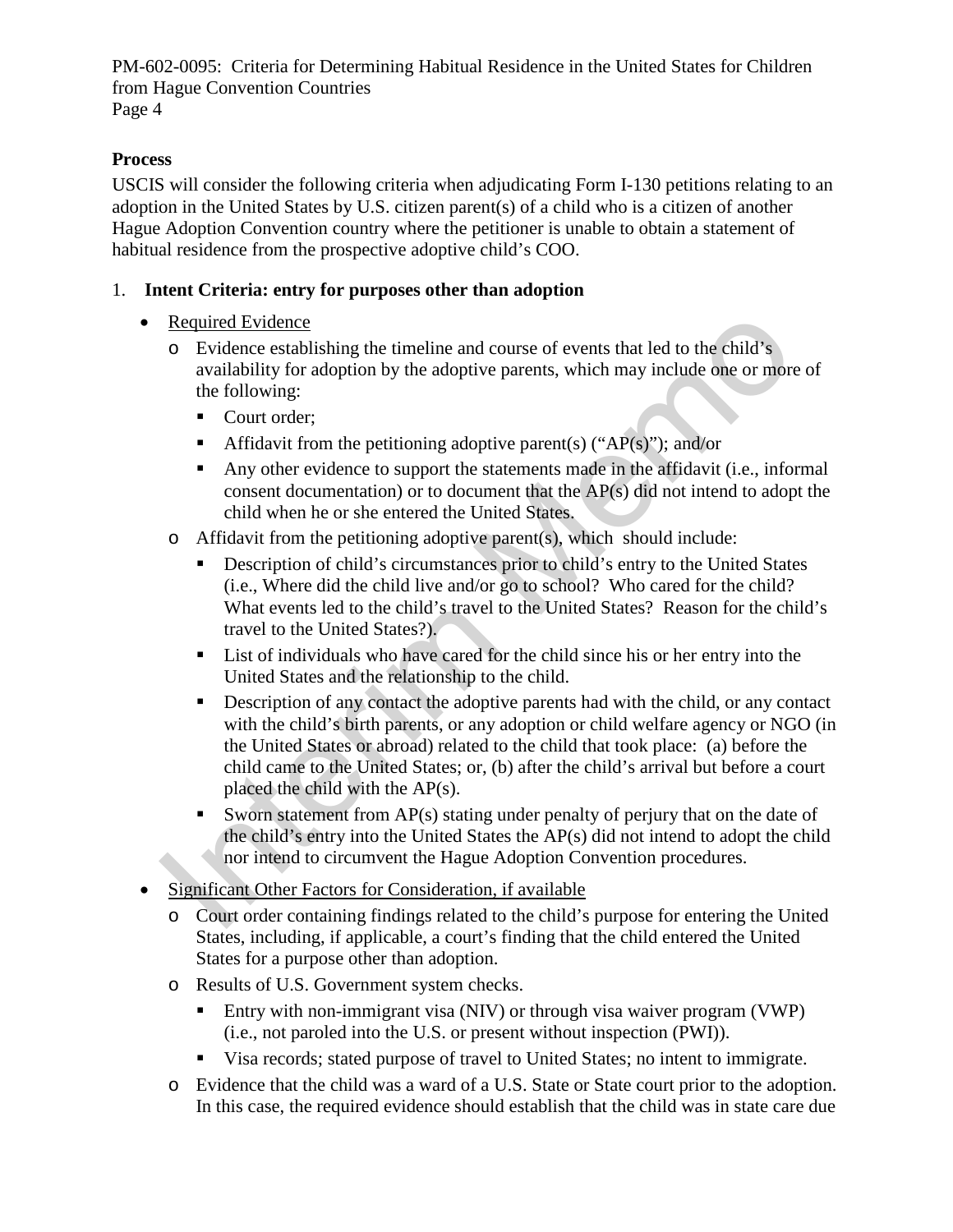> to the child's bona fide need for state managed care and was not abandoned for the purpose of adoption by the petitioner.

- o Evidence of birth parent's inability to provide proper care for the child.
- o Evidence to establish one or both birth parents are deceased.
- o Evidence to establish any living birth parents freely consented to the proposed adoption OR the birth parents' parental rights were fully and properly terminated.
- o Adverse evidence:
	- A prior adoption in the COO by  $AP(s)$  in United States is a heavily weighted adverse factor, but not a bar.
	- Any evidence that suggests that the entry was for the purpose of adoption.

#### 2. **Actual Residence Criteria: compelling ties for a substantial period of time**

- A prior adoption in the COO by AP(s) in United States is a heavily weighted<br>
 A prior adoption in the COO by AP(s) in United States is a heavily weighted<br>
 Any evidence that suggests that the entry was for the purpose • A child will be presumed to have actually resided in the United States for a substantial period of time, establishing compelling ties in the United States prior to the U.S. domestic adoption, if the child was physically present in the United States for two years or more prior to the adoption.
- Absent such presumption, adjudicators must consider the length of time that the child has spent in the United States prior to the adoption and supporting evidence establishing the child's actual residence and compelling ties in the United States prior to the adoption.
	- o Depending on the child's age, documentation from the time period prior to adoption may include:
		- Evidence of continuous medical care in the United States;
		- Statement from petitioners explaining the child's social interactions, including family and peer relationships;
		- School records;
		- Registration for extra-curricular activities;
		- Affidavits from knowledgeable individuals (such as the child's doctor or teacher, day care provider, landlord, or neighbors) attesting to the child's actual residence in the United States; and/or
		- Evidence that the child's birth parent, guardian, or caretaker resided in the United States.
- Significant Other Factors for Consideration, if available.
	- o Court order finding that the child actually resided in the United States for a substantial period of time, establishing compelling ties in the United States prior to the adoption.
	- o Evidence that the child was a ward of the state or court prior to the adoption.
	- o Adverse Evidence: Evidence that the child lived outside of the United States shortly before adoption.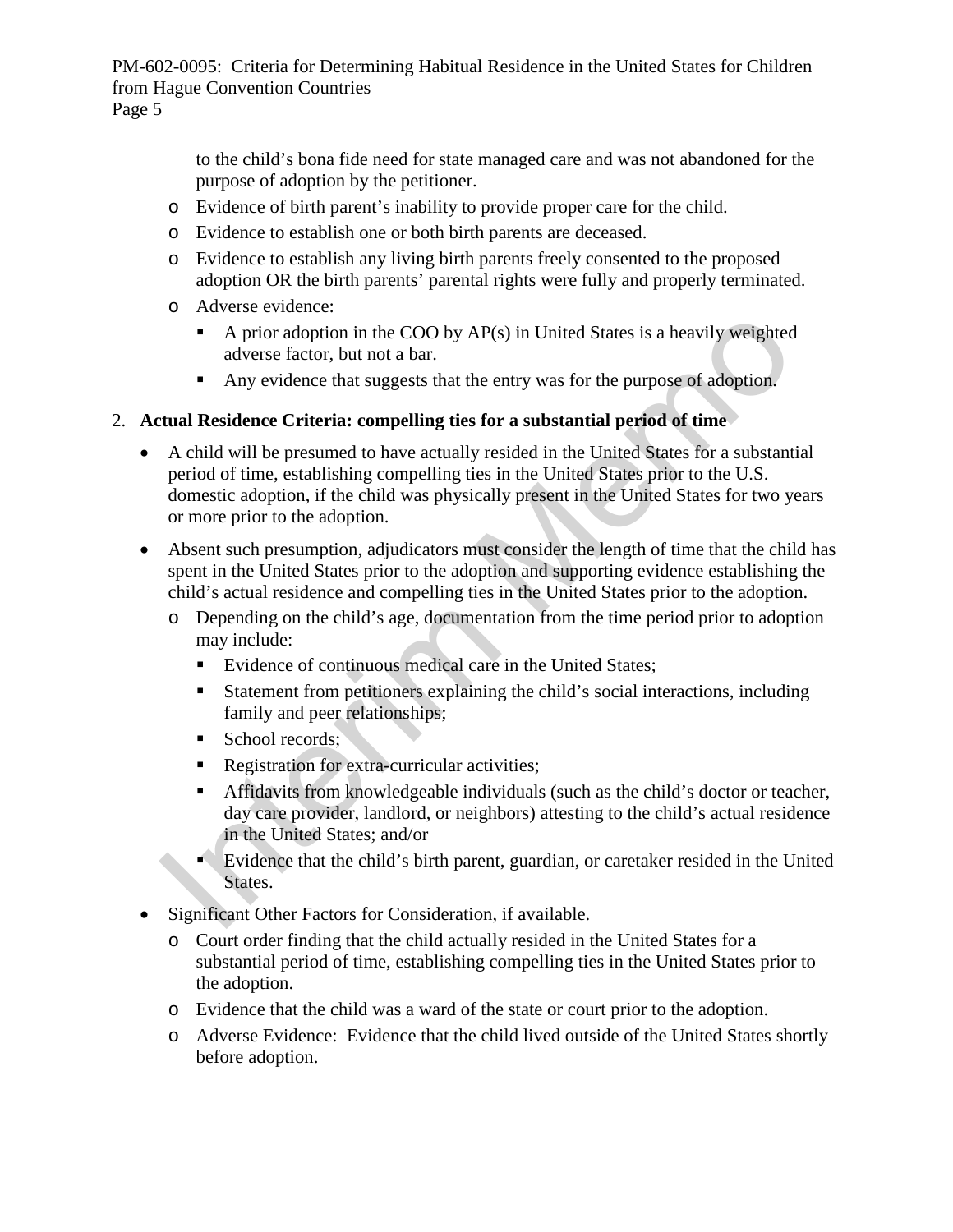#### 3. **Notice Criteria: notification of COO; record non-objection to domestic adoption in adoption order**

- Required Evidence
	- o Evidence of notice to the COO Central Authority of the pending adoption providing the Central Authority 120 days to object. Notification should include the following language:
		- If you do not intend to object, please notify the court.
		- If you require additional time beyond 120 days, please notify the court.
	- o Evidence of the COO's non-objection must be incorporated into the language of the adoption order.
		- If  $AP(s)$  filed the Form I-130 with a court order that lacks the COO non-objection language, USCIS may RFE for an amended order. The petitioner(s) do not need to submit the actual statement from the COO, however USCIS may issue an RFE requesting it if necessary.

#### **Implementation**

The AFM is revised as follows (AFM Update AD13-11):

 $\mathcal{F}$  1. In Chapter 21.4, a new section is added, Chapter 21.4(d)(5)(G), and reads as follows:

If you require additional time byond 120 days, please notify the court.<br>
If you require additional time beyond 120 days, please notify the court.<br>
• If you require additional dime beyond 120 days, please notify the court. In cases where USCIS has confirmed that the child's country of origin (COO) has a policy of not issuing statements of habitual residence, or where the petitioners can show that they have attempted to obtain the statement of habitual residence from the COO for at least 6 months with no response, and the child was not paroled into the United States, USCIS will determine that 8 CFR 204.2(d)(2(vii)(F) does not preclude approval of a Form I-130 if:

- 1) At the time the child entered the United States the purpose of the entry was for reasons other than adoption (*intent criteria*);
- 2) Prior to the U.S. domestic adoption, the child actually resided in the United States for a substantial period of time, establishing compelling ties in the United States, (*actual residence criteria*); and
- 3) Any adoption decree issued after February 3, 2014, confirms that the COO Central Authority was notified of the adoption proceeding in a manner satisfactory to the court and that the COO did not object to the proceeding with the court within 120 days after receiving notice or within a longer period of time determined by the court (*notice criteria*).

Approval of a Form I-130 under this guidance will not always mean the child can acquire permanent residence through adjustment of status. Consistent with U.S. immigration law, a child who entered the United States without inspection or was admitted in certain visa categories, may have to depart the United States to obtain an immigrant visa that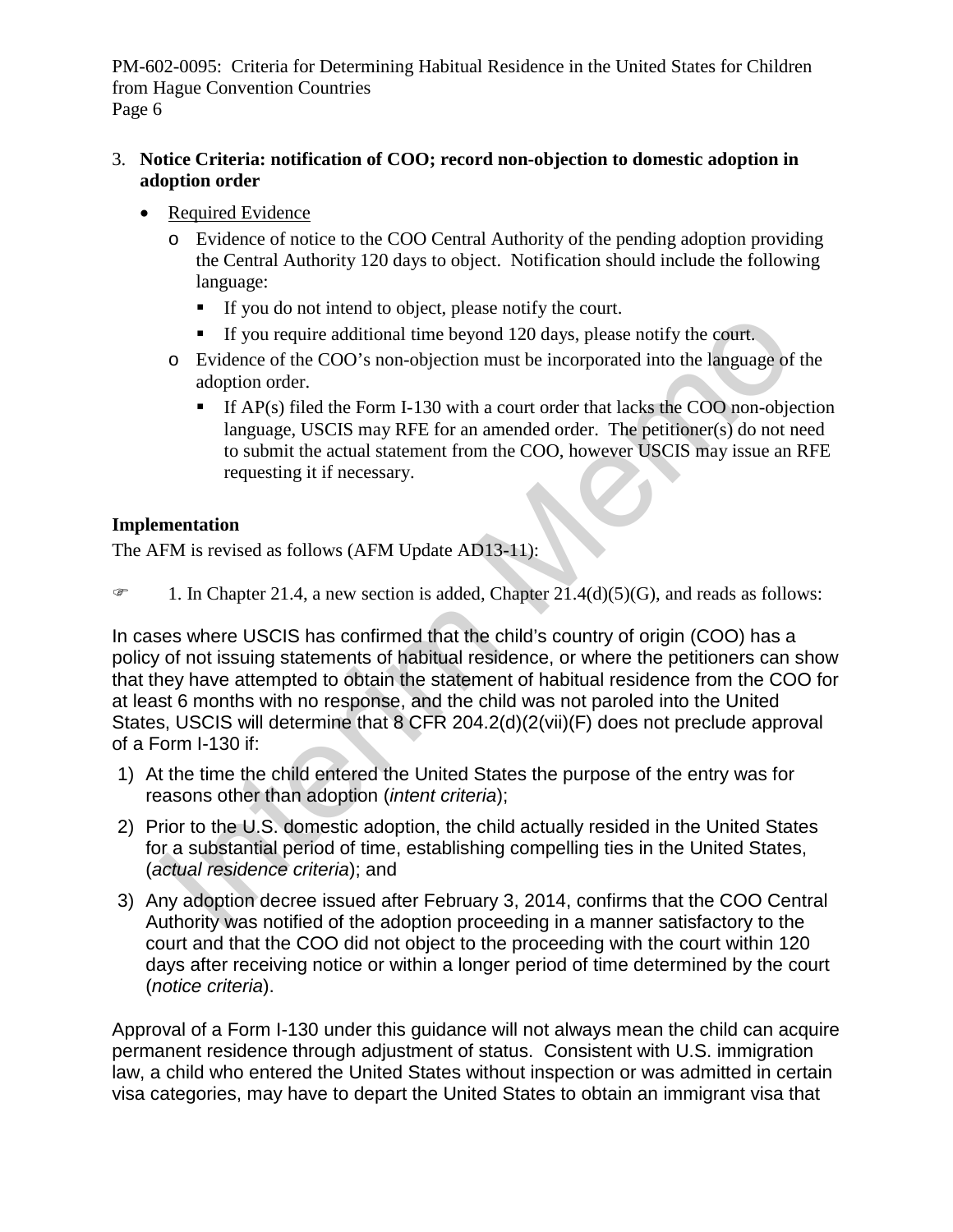would allow him or her to seek admission to the United States as a lawful permanent resident. (There are statutory limitations on an alien's ability to adjust to lawful permanent resident status. For example, INA section 245(d) limits the circumstances under which a conditional resident or an alien admitted in K status may adjust status. )

USCIS will consider the following criteria when adjudicating Form I-130 petitions relating to an adoption in the United States by U.S. citizen parent(s) of a child from another Hague Adoption Convention country where the petitioner is unable to obtain a statement of habitual residence from the prospective adoptive child's COO.

### **1. Intent Criteria: entry for purposes other than adoption**

- Required Evidence
	- o Evidence establishing the timeline and course of events that led to the child's availability for adoption by the adoptive parents, which may include one or more of the following:
		- Court order;
		- Affidavit from the petitioning adoptive parent(s) ("AP(s)"); and/or
		- Any other evidence to support the statements made in the affidavit (i.e*.*, informal consent documentation) or to document that the AP(s) did not intend to adopt the child when he or she entered the United States.
	- o Affidavit from the petitioning adoptive parent(s), which should include:
		- Description of child's circumstances prior to child's entry to the United States (i.e*.*, where did the child live and/or go to school? Who cared for the child? What events led to the child's travel to the United States? Reason for the child's travel to the United States?).
		- List of individuals who have cared for the child since his or her entry into the United States and the relationship to the child.
- Numerion to the substitute of the summary of the primate of habitual residence from the prospective adoptive child's COO.<br> **Example 10** Evidence establishing the timeline and course of events that led to the change of the **Description of any contact the adoptive parents had with the child, or any** contact with the child's birth parents, or any adoption or child welfare agency or NGO (in the United States or abroad) related to the child that took place: (a) before the child came to the United States; or, (b) after the child's arrival but before a court placed the child with the AP(s).
	- Sworn statement from AP(s) stating under penalty of perjury that on the date of the child's entry into the United States the AP(s) did not intend to adopt the child nor intend to circumvent the Hague Adoption Convention procedures.
- Significant Other Factors for Consideration, if available
	- o Court order containing findings related to the child's purpose for entering the United States, including, if applicable, a court's finding that the child entered the United States for a purpose other than adoption.
	- o Results of U.S. Government system checks.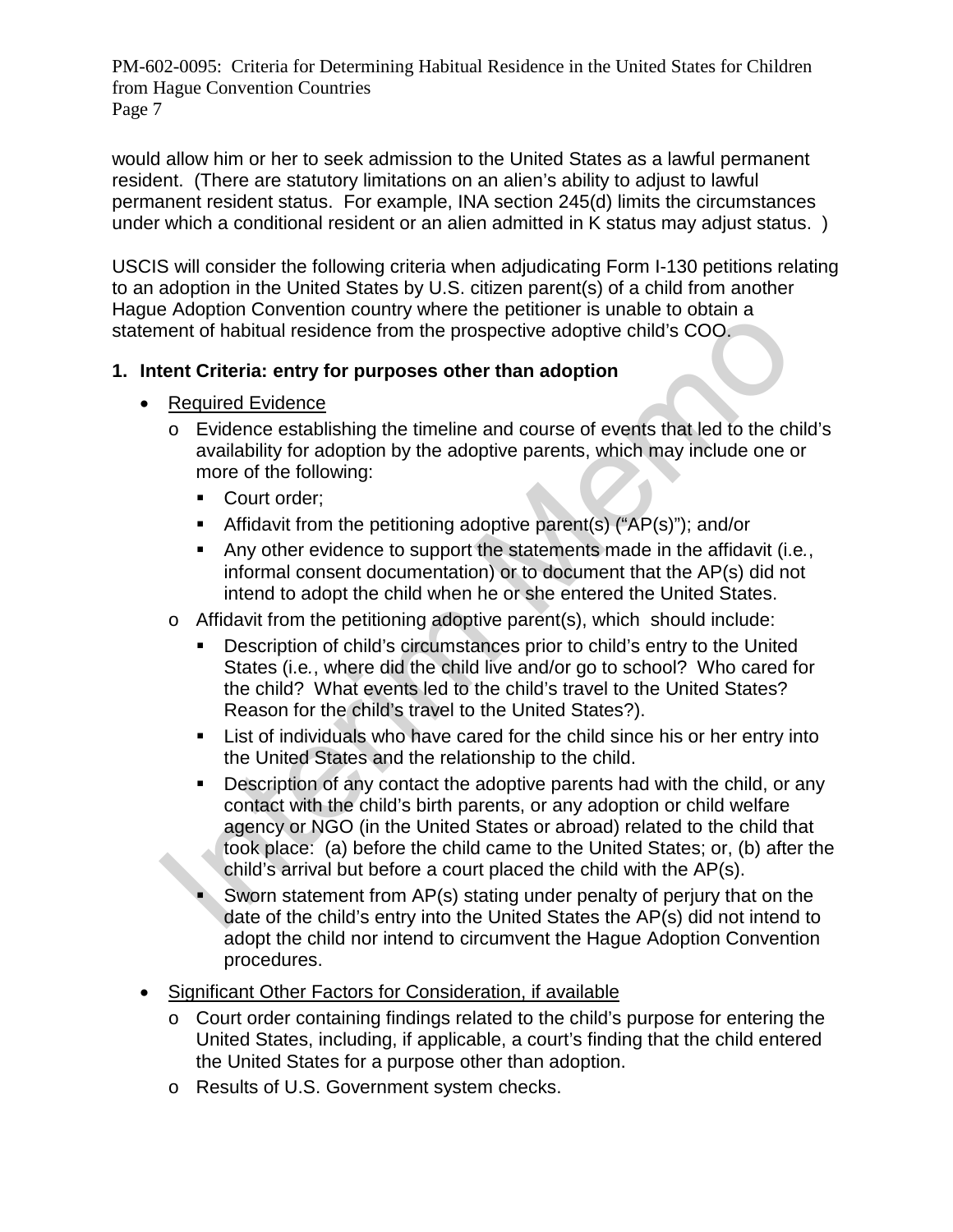- **Entry with non-immigrant visa (NIV) or through visa waiver program** (VWP) (i.e. not paroled into the U.S. or present without inspection (PWI)).
- Visa records; stated purpose of travel to United States; no intent to immigrate.
- o Evidence that the child was a ward of a U.S. State or State court prior to the adoption. In this case, the required evidence should establish that the child was in state care due to the child's bona fide need for state managed care and was not abandoned for the purpose of adoption by the petitioner.
- o Evidence of birth parent's inability to provide proper care for the child.
- o Evidence to establish one or both birth parents are deceased.
- o Evidence to establish any living birth parents freely consented to the proposed adoption OR the birth parents' parental rights were fully and properly terminated.
- o Adverse evidence:
	- A prior adoption in the COO by AP(s) in United States is a heavily weighted adverse factor but not a bar.
	- Any evidence that suggests that the entry was for the purpose of adoption.

# **2. Actual Residence Criteria: compelling ties for a significant period of time**

- and was not abandoned for the purpose of adoption by the petitioner.<br>
 Evidence to establish one or both birth parents are deceased.<br>
 Evidence to establish any living birth parents are deceased.<br>
 Evidence to establish • A child will be presumed to have actually resided in the United States for a substantial period of time, establishing compelling ties in the United States prior to the U.S. domestic adoption, if the child was physically present in the United States for two years or more prior to the adoption.
- Absent such presumption, adjudicators must consider the length of time that the child has spent in the United States prior to the adoption and supporting evidence establishing the child's actual residence and compelling ties in the United States prior to the adoption.
	- o Depending on the child's age, documentation from the time period prior to adoption may include:
		- Evidence of continuous medical care in the United States;
		- Statement from petitioners explaining the child's social interactions, including family and peer relationships;
		- School records:
		- **Registration for extra-curricular activities;**
		- Affidavits from knowledgeable individuals (such as the child's doctor or teacher, day care provider, landlord, or neighbors) attesting to the child's actual residence in the United States; and/or
		- Evidence that the child's birth parent, guardian, or caretaker resided in the United States.
- Significant Other Factors for Consideration, if available.